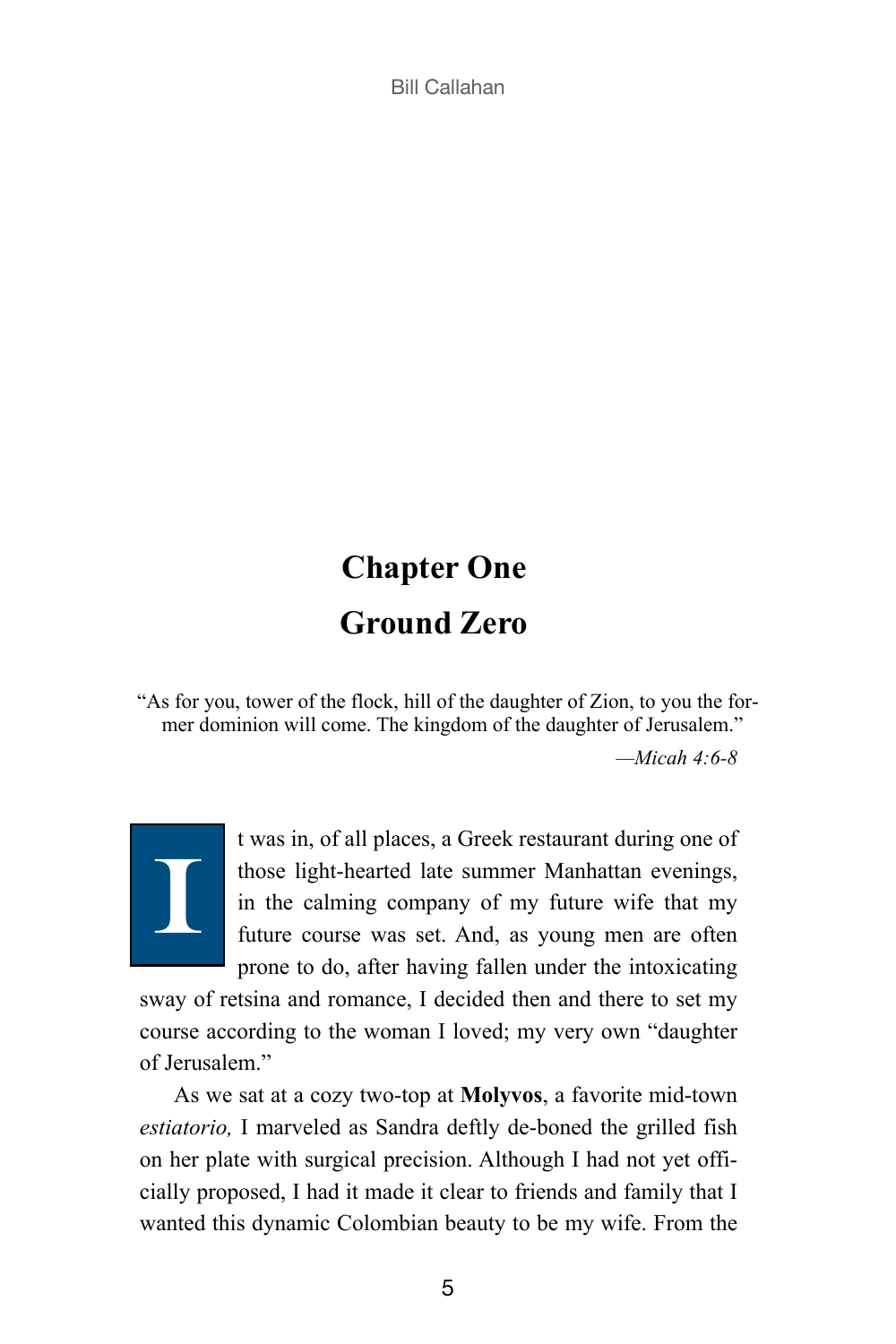glint in her luxurious Latina eyes, I suspected that this was going to be a serious conversation. I was proven correct as Sandra, every bit as methodically as she had dealt with the fish, now directed her sharp focus on me.

"Bill, you know how I feel about you," she began. She was right. I did. But I now felt that a "but" was on its way. I was right.

"But," she continued, "if we are going to be together, these are the three things I need to let you know up front"

"Only three?" I thought, but I said nothing as I strained every muscle in my face and neck in order to avoid revealing my sense of apprehension. I was mentally weighing whether I should run away right now, or wait a little while before making my getaway.

"Okay," is what I finally got out, wearing a pasted-on smile. "And what might those be?"

"Number one, no intimacy until we are married." I nodded in agreement. This one was no problem. Sandra's devotion to traditional values was one of the many things I loved about her.

"Number two." She paused for effect, and then: "I want you to go to church with me every Sunday." Now I paused and blinked a few more times than usual. My mother was a devout Christian, but as for me. I was strictly CEO — Christmas  $\&$ Easter Only. Was I willing to give up my Sunday mornings to please the woman I loved? I amazed myself with how quickly I responded: "Of course. I'll be there. For sure."

The third item on her list threw me for a loop.

"And number three," Sandra said, finally putting down her knife next to the skeletal remains of her *solomos*. "I'd love to go to Israel with you someday."

"Israel?" I thought. Surprising, yet intriguing since I recalled how my mother was healed emotionally after her trip to Israel back in 1980. "Sure. Why not?" I said after a beat. I understood how important her religious heritage was to Sandra and I totally got why she would wish to visit the land where Jesus walked and preached. I thought this point was sweet and had no trouble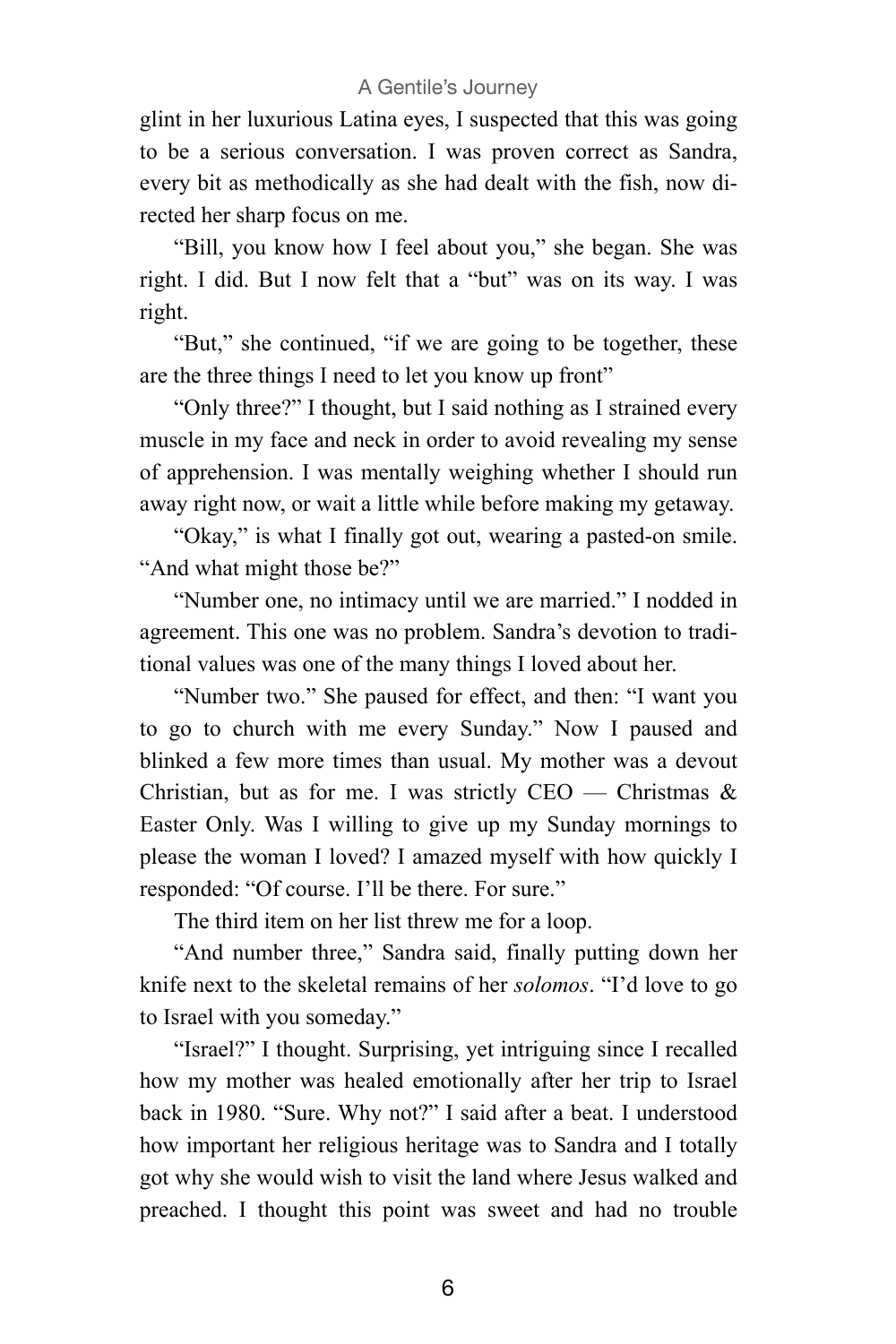whatsoever agreeing to it — not for a moment imagining the important role that Israel would soon play in my life.

Fast forward a few weeks as I awoke to a cloudless blue-sky September Morn. My midtown Manhattan apartment at 53rd and 7th Avenue was only a few blocks from my office and I had beaten my alarm clock buzzer this morning. So, I had a bit of time to lie in bed and think back on all that had transpired since our dinner at the *estiatorio*.

I thought back to our first church experience together at the Upper Room Church in Dix Hills, New York. It was there that I witnessed the congregation, under the spiritual leadership of Pastor Donofrio, engaging in a type of charismatic Christianity I had heard about, but never before witnessed. Grown women, wrapped in blankets, who had been "slain in the spirit," were falling to the floor as gospel music played and as enthused congregants laid their healing hands on the ladies while reciting prayers in a strange Pentecostal Holy Spirit language called "Tongues." "How could grown people be behaving this way?" I thought. Dancing in the aisles, waving their hands wildly in the air, and demonstrating their devotion and love for Jesus Christ by babbling incoherently. My astonishment was accompanied by a sense of curiosity that prompted me to conduct some basic research. What I found out was fascinating. Permit me to share some of it with you.

The Upper Room Church was part of an American Christian movement known alternately as Evangelical, Charismatic, or Pentecostal. The church's name, the Upper Room, refers to the house in Jerusalem that was the site of the Last Supper. It was also the place where Christ's disciples had gathered seven weeks after the crucifixion. It was here, in this upper room, or Cenacle, that they encountered the Holy Ghost. Forty-nine days earlier, the disciples had joined Jesus in making pilgrimage to the Temple in order to commemorate Passover, which marks the liberation of the Children of Israel from the House of Bondage in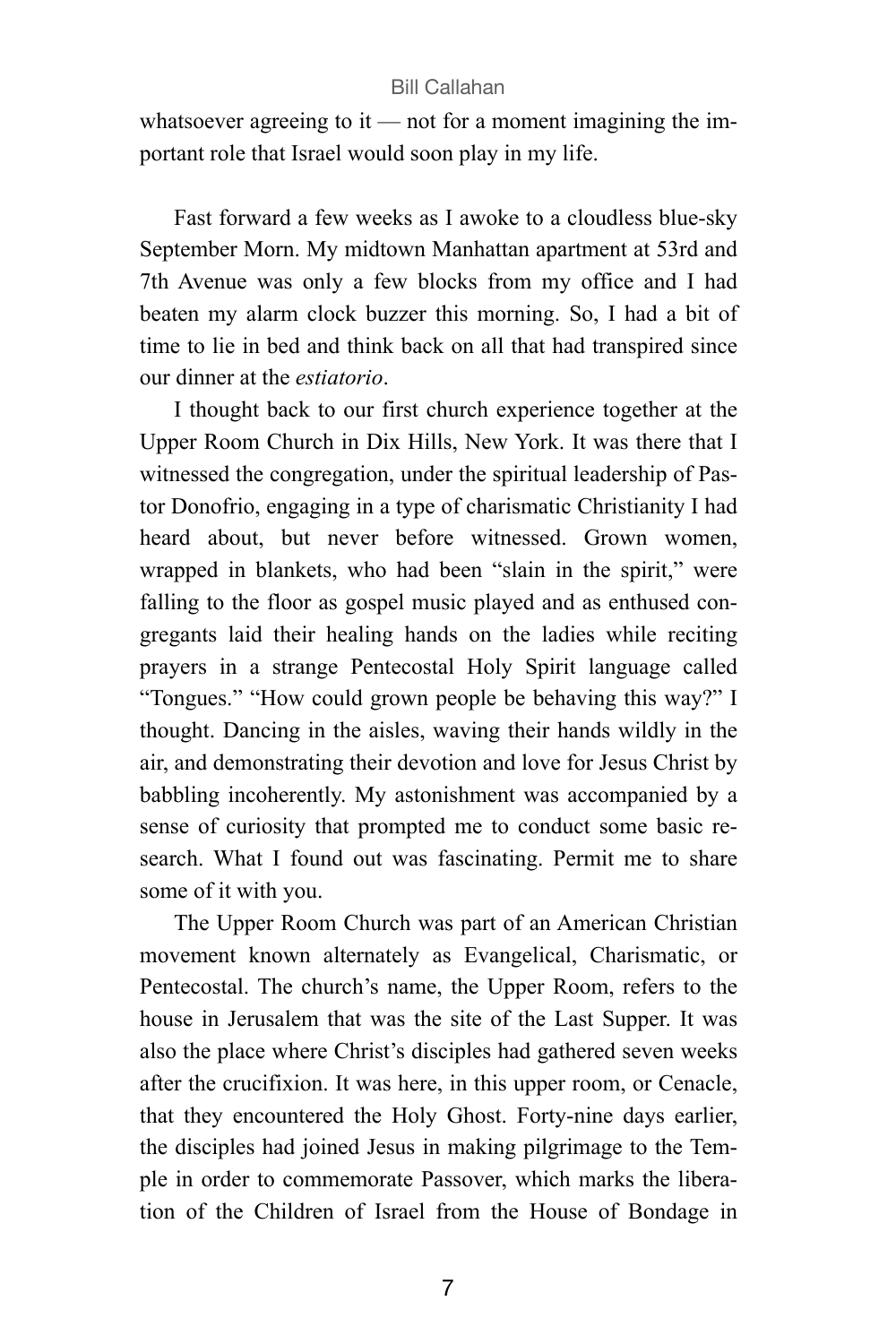# A Gentile's Journey

Egypt. As retold in the Old Testament's Book of Exodus, the Hebrew children traveled through the desert for seven weeks until they reached Mount Sinai, where they experienced divine revelation and received the Holy Torah from God through Moses. This defining event is celebrated in Jewish tradition by the holiday of *Shavuot* (the sevens) and Judeans were required to make pilgrimage to Jerusalem, just as they had done for Passover, on this day each year.

As the disciples gathered in the Upper Room at the end of the 49th day, they discussed how they should proceed in fulfilling Christ's mission on earth. Some questioned his resurrection. It was on the fiftieth day, the Pentecost, that the Holy Ghost appeared to them and demonstrated God's power by causing the disciples to begin speaking in tongues, thereby making it impossible for them to continue spreading doubt about Christ's divinity. The scene was reminiscent of the Tower of Babel story recounted in the Book of Genesis.

As I lay there, I began to wonder if I would ever genuinely encounter this same feeling that I had witnessed at the Upper Room Church. A feeling that would direct me to turn my life over to Jesus Christ. As it turned out, God was lining things up in such a way that I would soon have my answer. But, at this point, I had no inkling, lying there, that what was about to happen was so spiritually powerful that it would soon drive me down to my knees and lift my spirit up towards the heavens. No one could have predicted what was about to happen. No one, with the possible exception of one person. Pastor David Wilkerson.

In addition to the Upper Room Church, I had also accompanied Sandra to the Times Square Church in mid-town Manhattan where Pastor Wilkerson held forth. His incessant words of warning were so dire and so disastrous that I was unwilling to receive them or believe them. I was blinded to the truth of his message by my own distaste for his apocalyptic message.

Pastor Wilkerson was a prolific writer who had penned countless books including a best-seller, "The Cross and the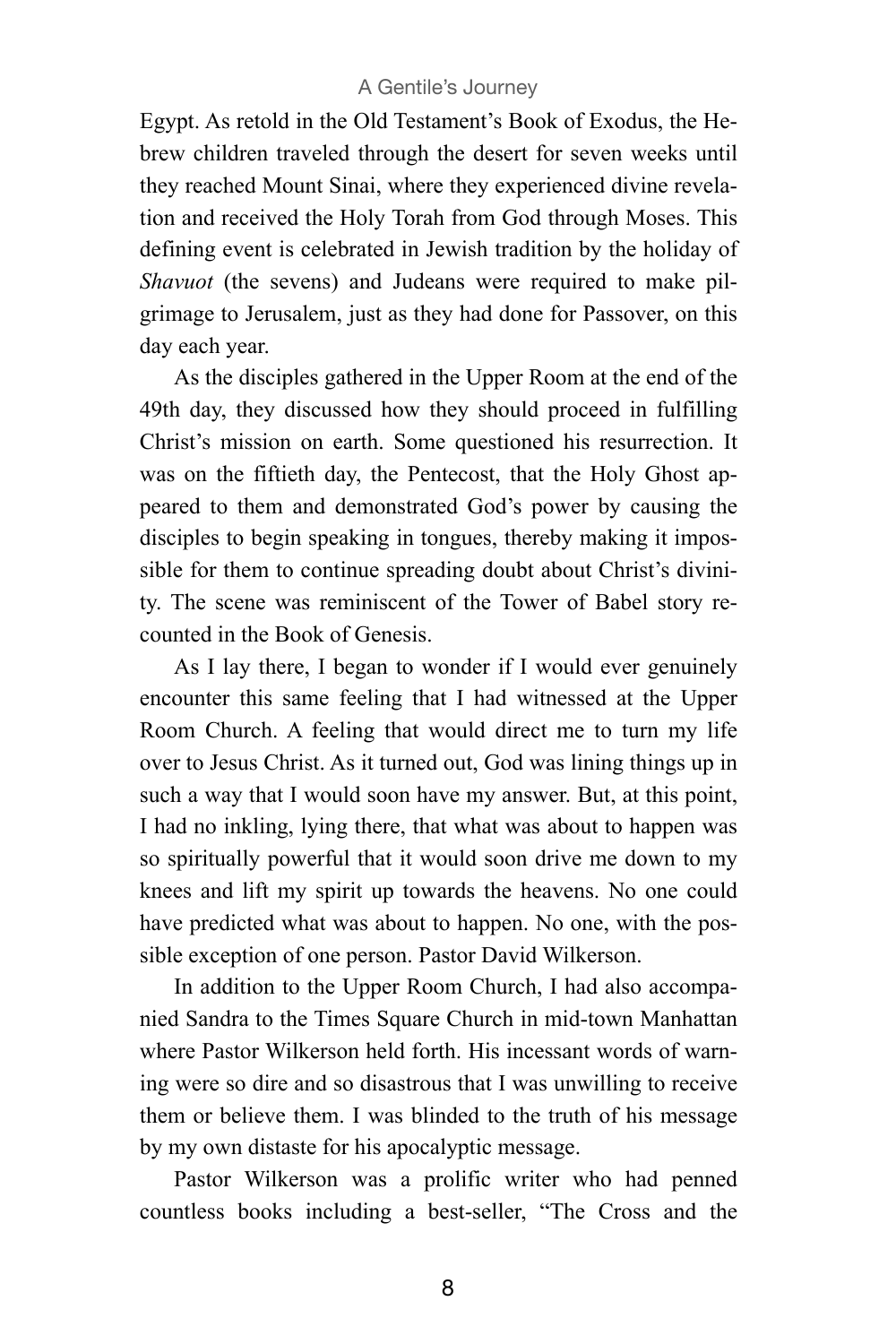Switchblade." His book had been adapted into a major motion picture back in 1970 starring Pat Boone and Erik Estrada. Wilkerson had insinuated his church into the very heart of Times Square which, in those days, was overrun with porno movie houses, drug addicts, prostitutes and the city's destitute and homeless. It was to this element of society that Pastor Wilkerson sought to spread his message of salvation through Christ.

I had listened to Pastor Wilkerson explain how God had placed a message into his heart which he was able to interpret in order to understand its prophetic meaning. He claimed to be able to see into the future and to discern coming events. What he foresaw did not sit well with me at all. I was at the height of my Wall Street career, positioned in the middle of what turned out to be the turn of the century Dot.com bubble. I was an up and coming Wall Street broker and not open to messages of doom and gloom that conflicted with the rosy retirement scenarios I was painting for my investor clients.

Specifically, Pastor Wilkerson was predicting that at the height of a euphoric and bullish time of prosperity, fires would consume Wall Street and parts of lower Manhattan. Many people in the financial industry, he foresaw, would fall or jump out of buildings in terror.

I found Paster Wilkerson's predictions so disturbing that I was driven to tell Sandra that I no longer wished to attend his services. His was not the type of uplifting and inspiring message I had come to expect from a clergyman. Sandra and I argued about this, but I had made a commitment and continued to attend, despite my misgivings. While I was internally furious over Pastor Wilkerson's prediction of doom for New York City, I found that I couldn't help myself. I retained a morbid curiosity, much like someone rubbernecking at the scene of a highway accident. I simply wasn't bold enough in my own spiritual development to contradict or confront this cataclysmic clergyman.

A few days before, Sandra had given me one of Wilkerson's books as a gift. Written in 1998, *God's Plan to Protect His Peo-*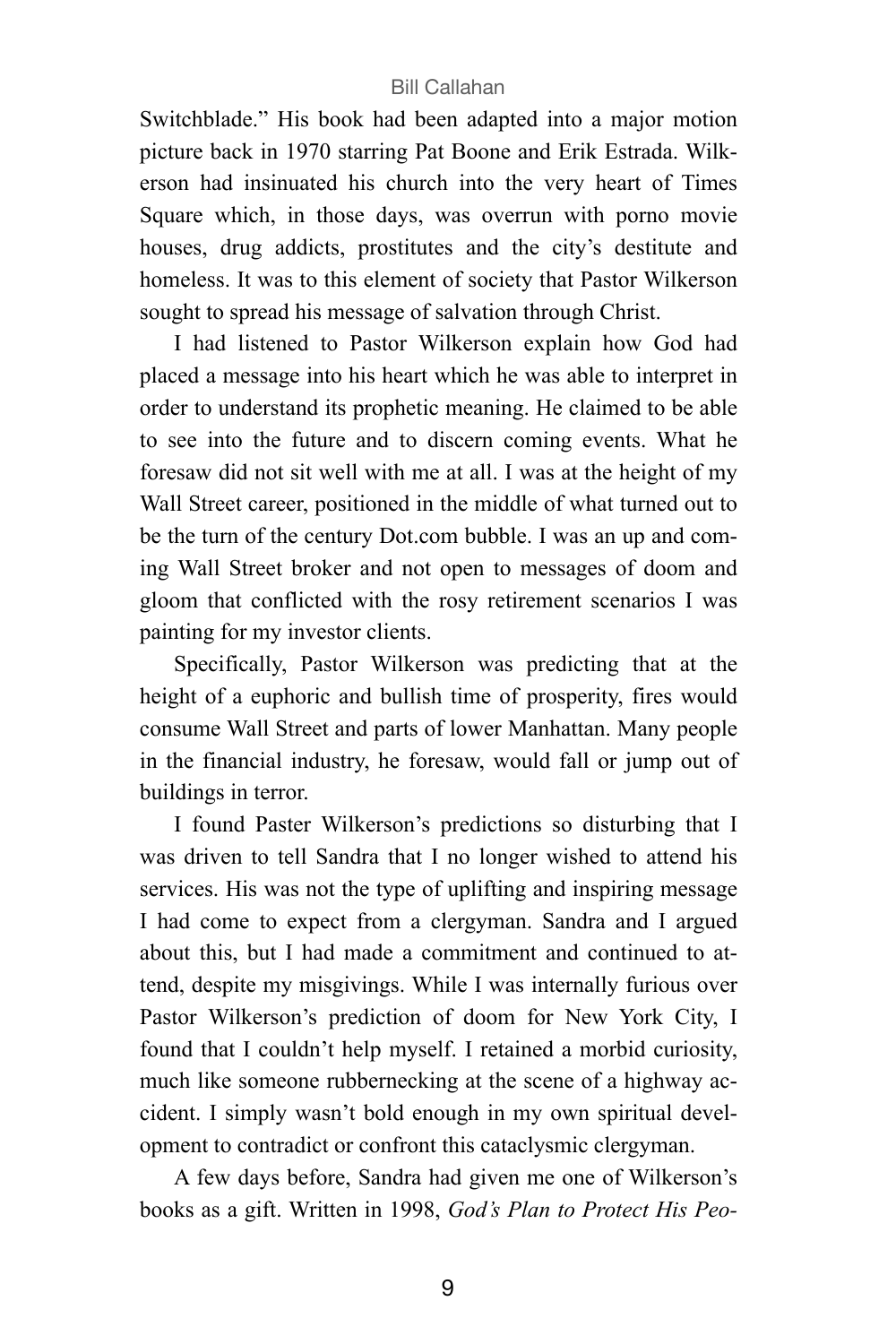*ple in the Coming Depression* (David Wilkerson Publications. ISBN 978-0883686164.) recounts the Pastor's vision regarding the future of the US economy. He depicts it as marked by "worldwide recession caused by economic confusion and a persecution madness against truly Spirit-filled Christians who love Jesus Christ."

I could not understand why my beautiful girlfriend was trying to depress me with this type of stuff by getting me to read a book about a coming economic depression. It all seemed so weird to me, but yet I did not turn and run. My love for Sandra was powerful and served to keep me by her side. I regarded her in the same way as Micah, in his messianic message, spoke of the "daughter of Jerusalem;" a place he identifies as "the tower of the flock."

As these thoughts of Torah, of towers, and of terror raced through my mind, I realized it was time to get up and face the day. A day that would turn out to be like no other before or since. A day, that before it ended, would see me wishing to God that I had listened and obeyed Pastor Wilkerson. What happened next, on that cloudless crisp fall day, was the unthinkable. His apocalyptic vision came to pass before my eyes!

I flipped on the little TV in the bathroom to catch the overnight market reports and immediately saw the news accounts of smoke coming from North Tower of the World Trade Center. Unbeknownst to all, Mohammed Atta and a group of radical Islamic terrorist hijackers aboard American Airlines flight 11 had intentionally crashed the plane into floors 93-99 of the North Tower, killing everybody on board, and hundreds inside the building including several good friends and colleagues of mine. At this early point in the disaster, news accounts were slow to speculate, and reporters were putting out a less alarming narrative suggesting that a small commuter plane might have been off course and crashed in to the tower by accident.

 I decided to get to work quickly to inquire if others had more information about what was going on. As I hit the street on foot to my office on Sixth Avenue and 54th Street, I could hear in the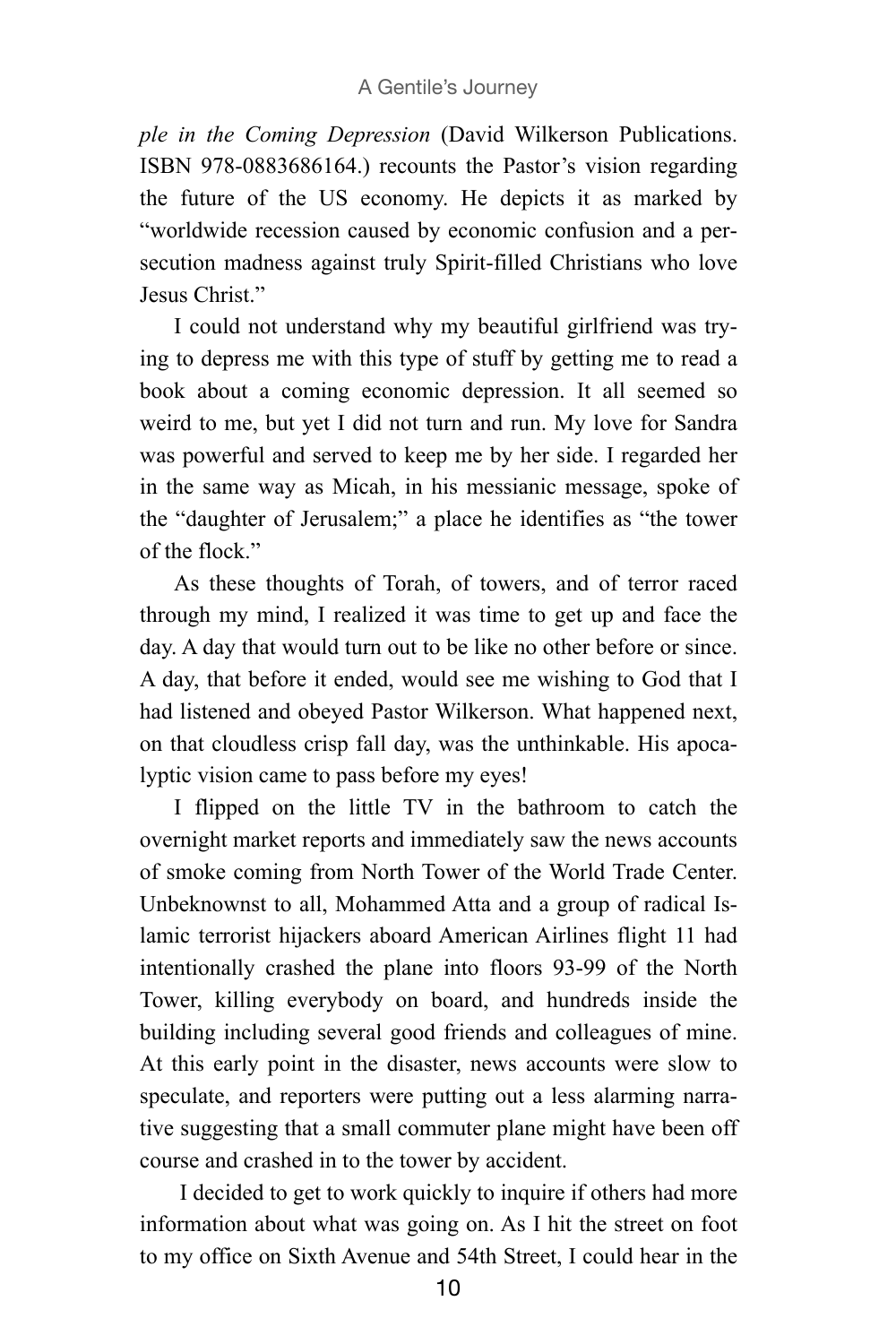distance sirens coming from every conceivable direction creating a cacophony of shrill noise. Things were beginning to turn precariously close to Pastor Wilkerson's ominous vision. I had never heard so many sirens wailing at once in New York City, and never felt such a sickening sinking feeling in my gut.

I arrived to my building as the blare of emergency vehicles racing to the North World Trade Center Tower grew more incessant with each second. I got up to my office and nobody was working; everyone was either looking out their window to the downtown Tower on fire or watching simultaneous TV broadcasts of the minute-by-minute events of this epic tragedy unfolding before their eyes. A tragedy beyond words that had now set into motion events that would collide with and forever change our nation's direction irrevocably.

Then the second United Airlines plane, Flight 175, hit at 9:03 A.M. into floors 75-85 of the South Tower. The exploding fireball we saw before our eyes was so shocking and shattering that it filled the moment with complete silence — except for muffled gasps and plaintive shrieks of disbelief and horror. Without even thinking or knowing what I was saying, I mumbled: "Dear God. This looks like Jihad on America."

People looked at me wild-eyed as if to say: "What the hell are you saying?" I felt nauseous and my head went a bit dizzy watching the conflagration roar in a massive cloud of black smoke and orange flame billowing from the two "Towering Twinfernos." The scene before my eyes was the manifestation of the very apocalyptic image of death and darkness about which Pastor Wilkerson had preached.

My mind raced as I recalled with horror the many friends and colleagues who worked at one of the WTC towers. These included my close college buddy and fraternity brother, Cesar Augusto Murillo, who tragically perished that day *(see Chapter Four).*

In that moment, I dropped to my knees and started to recite the Lord's Prayer. With my knees hitting floor and my arms raised, it was the first time I felt all earthly power and sense of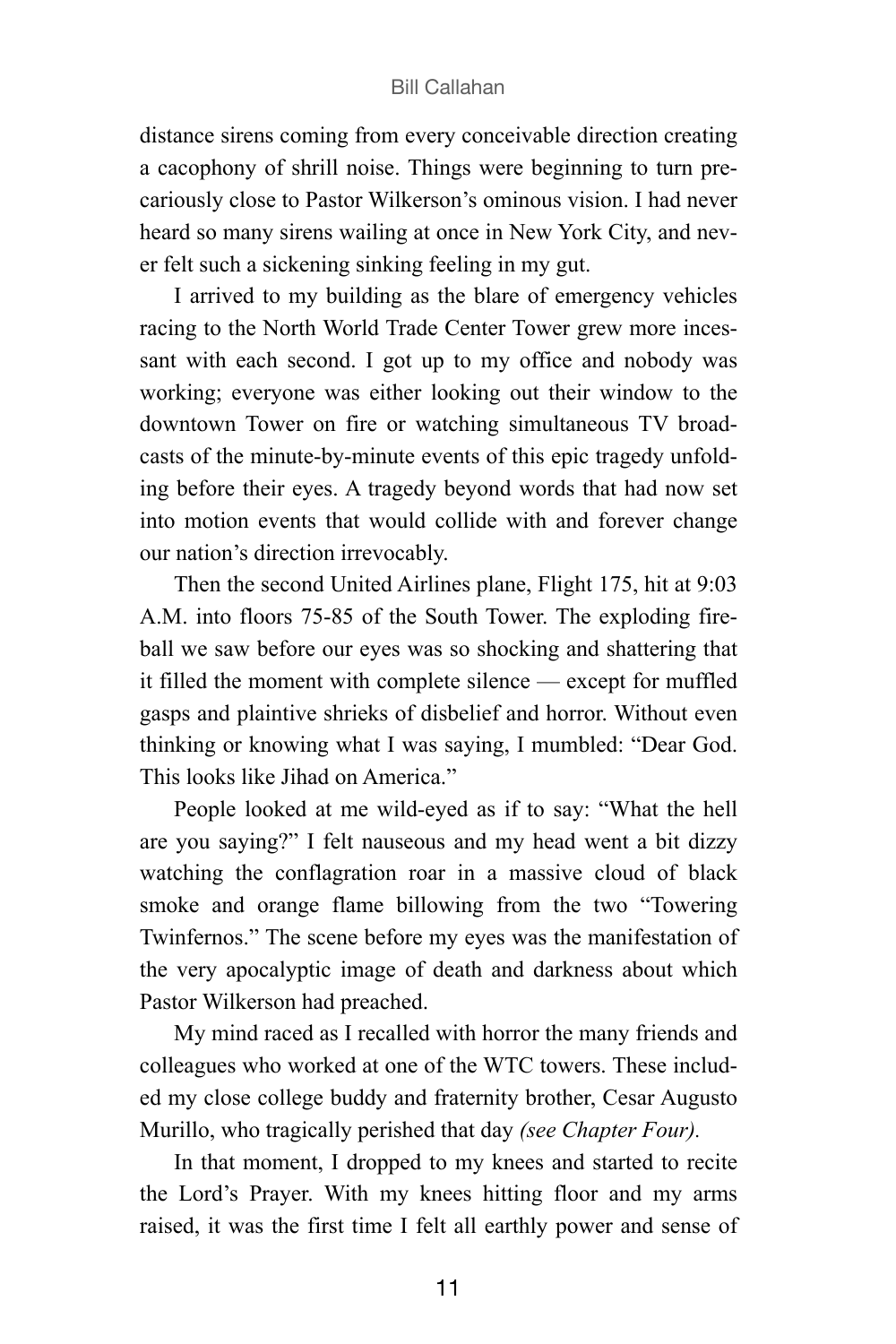control leave me completely. I was under the control of a spirit that I understood was God animating my body. I wasn't myself anymore. But who was I?

In that single moment of epiphany, with me on my knees with arms raised, I underwent what is known as an out-of-body experience. I felt as though I was looking down at myself, kneeling there, overcome with powerlessness over what would happen next. The Towers had been burning now for almost an hour, and the intensity of the flame and black smoke grew to blot out the entire blue sky. The ensuing darkness was of biblical proportions. It was then we began to hear live reports of people choosing to jump to their deaths from 100 stories up rather than be incinerated by 1,000 degree flames and suffocating black toxic smoke. This news was shattering. I was filled with rage, hostility, sadness and sorrow, the likes of which I've never felt before or since. Strangely, my thoughts turned to the Holocaust. I was starting to comprehend what it meant for six million Jews, including one and a half million children, to have their lives extinguished by pure evil. That day, which later became known as 9/11, changed me and drove me to become a believer.

While witnessing pure evil on a massive scale, as in the case of the Holocaust and the attacks of 9/11, can often cause people to abandon their faith in God, in my case, the effect was the opposite. I was changed by the horror before my eyes. But I was driven closer, not further from God.

My heart and soul changed that day as well. I received God in my spirit, and honored Jesus Christ as Lord and Savior of my life. I understood correctly that Holy War had been declared on Western Civilization, on Christianity, on Judaism, on America and on Israel by radical Islamic terrorists. Even if others were still living naïvely with their heads in the sand, I was seeing things clearly and in sharp focus, perhaps for the first time in my life.

The Jihadists were at war with us, even if some refused to acknowledge it. I realized at that moment that I could no longer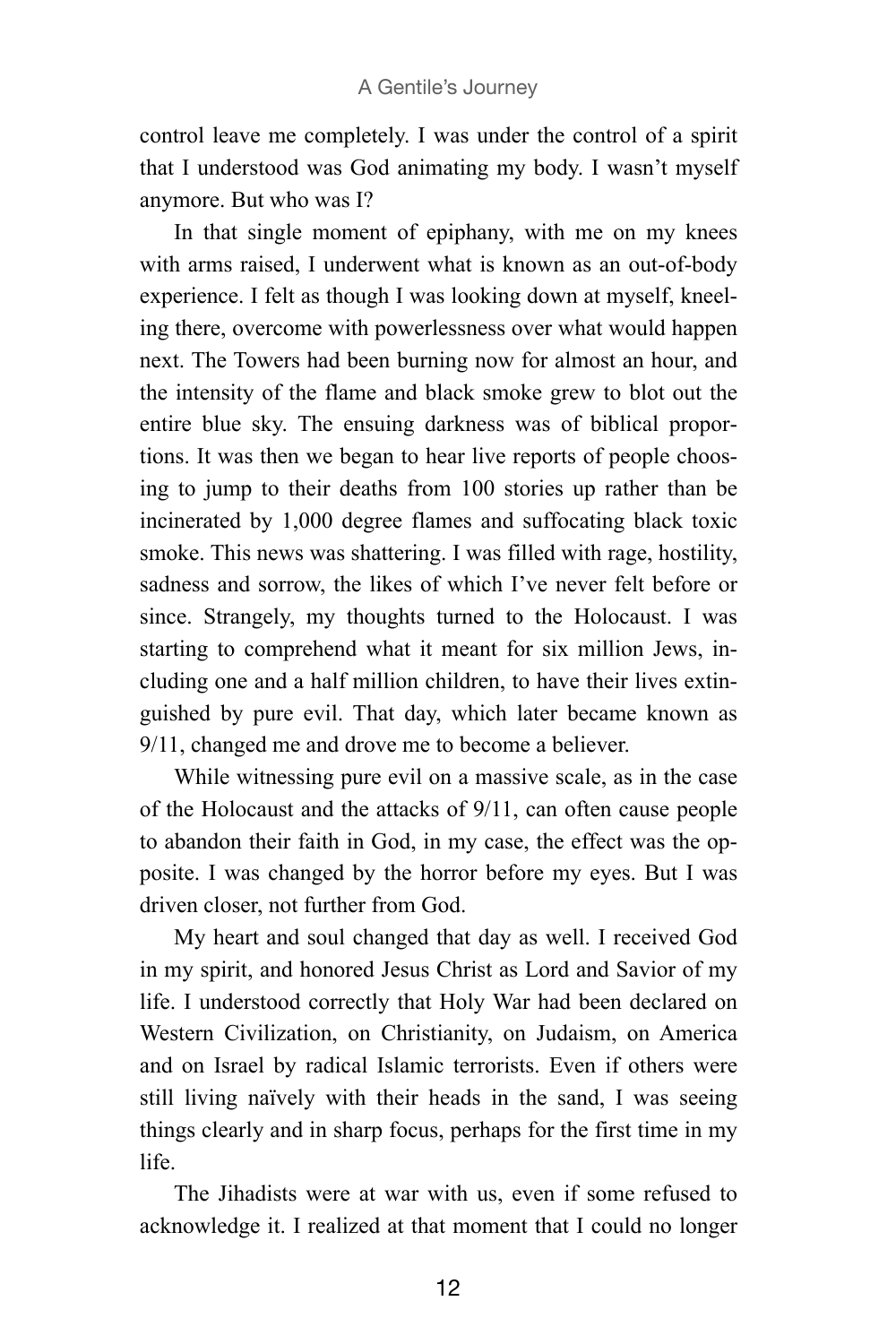be a passive participant sitting idly on sidelines of this battle. It was time to step up to the plate and get involved. Starting at that moment, I began to feel a strong encompassing allegiance to Israel. It was and remains based on the common Judeo-Christian ethical bedrock into which the foundation of our American republic as well as the State of Israel are both strongly founded.

We watched with gaping mouths and crimson eyes in mute horror as the buildings started to buckle and the South Tower collapsed at 9:59 am, less than 1 hour after being hit. This was followed by the collapse of the North Tower at 10:28 am. This was where some of my closest childhood friends were working. I watched dumbstruck as the building, and my childhood memories, imploded and as my friends were crushed into rubble before my eyes. The structure cascaded downward in a deadly pancaking motion, forming a twisted pile of burning debris, smoke and throwing up a dust cloud the likes of which could only be imagined coming straight out of the pit of hell.

It was soon made clear that the radical Islamic Jihadists of Al Qaeda, with Osama Bin Laden as its master architect, pulled this off. Soon news reports depicted in sickening clarity how Al Qaeda supporters in Gaza were dancing in the streets, handing candy to children, and celebrating over the death and destruction of nearly 3,000 lives.

The tragic events of 9/11 changed many lives irrevocably, and, as I said, mine was among them. I realized through my shock, my horror, my sadness and anger, that I was no longer living for myself, but that God had a specific plan and purpose for my life. I understood that I was being called into a higher service for Him, and I turned my life over in obedience to Jesus Christ — willingly and out of a sense of love and devotion. I was determined to allow His purposes to drive my life forward in whatever direction I was destined to go. I promised myself, and later to Sandra, that I would serve Him in whatever capacity He wished to call me. I would allow Him to use my life as a living sacrifice.